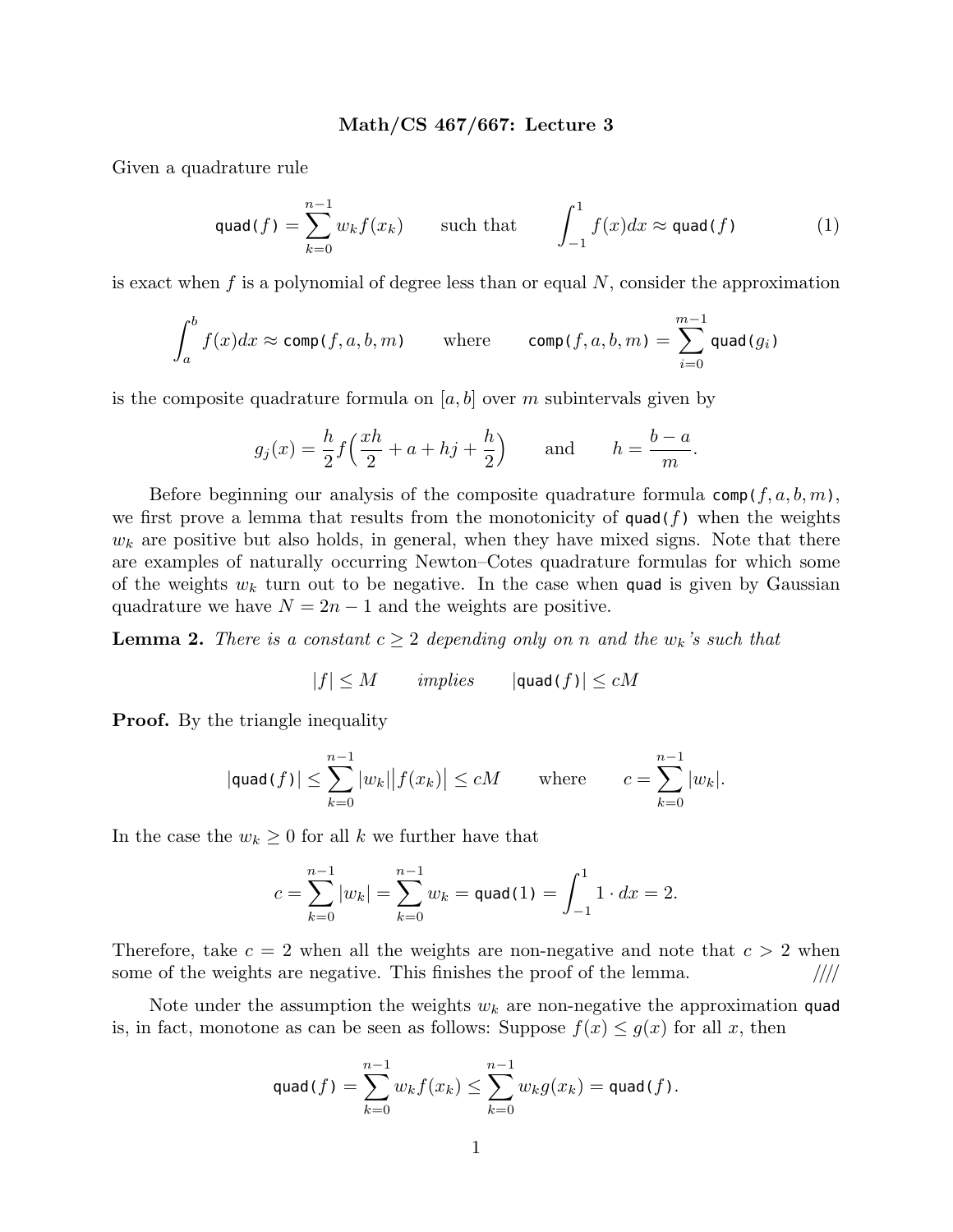This, in particular, implies  $|\text{quad}(f)| \leq \text{quad}(f)$ , which means the approximation of the area under the absolute value of a function is always larger than the absolute value of the approximation of its integral.

We characterize now the error in the composite quadrature formula by proving

**Theorem 3.** If f has  $N+1$  continuous derivatives on the interval [a, b] then the error

$$
E_m = \Big| \int_a^b f(x) dx - \operatorname{comp}(f, a, b, m) \Big| = \mathcal{O}(h^{N+1}) \qquad \text{as} \qquad h \to 0.
$$

**Proof.** Let  $t_j = a + hj$  and note that

$$
\int_{a}^{b} f(x)dx = \sum_{j=0}^{m-1} \int_{t_j}^{t_{j+1}} f(t)dt.
$$

For each of the integrals over the intervals  $[t_j, t_{j+1}]$  of length *h* appearing on the right hand side make the change of variables

$$
t = \frac{-t_j(x-1)}{2} + \frac{t_{j+1}(x+1)}{2} = \frac{xh}{2} + a + hj + \frac{h}{2}
$$
 and  $dt = \frac{h}{2}dx$ 

to obtain

$$
\int_{t_j}^{t_{j+1}} f(t)dt = \frac{h}{2} \int_{-1}^{1} f\left(\frac{xh}{2} + a + hj + \frac{h}{2}\right)dx = \int_{-1}^{1} g_j(x)dx.
$$

We now use the fact that quad is exact for polynomials of degree less or equal *N* to obtain bounds on the error. By the triangle inequality

$$
E_m \le \sum_{j=0}^{m-1} \Big| \int_{-1}^1 g_j(x) dx - \text{quad}(g_j) \Big|.
$$
 (4)

Since  $f$  has  $N+1$  continuous derivatives and the maximum of the continuous function  $f^{(N+1)}(x)$  is guaranteed to exist on the closed interval [a, b], then we may define

$$
M = \max\{|f^{N+1}(x)| : x \in [a, b]\}.
$$

Upon noting that  $g_j$  also has  $N+1$  continuous derivatives, it follows from Taylor's theorem that  $g_j(x) = T_j(x) + R_j(x)$  where  $T_j$  is the Taylor polynomial of degree N expanded about  $x = 0$  and  $R_i$  is the remainder given by

$$
R_j(x) = \frac{x^{N+1}}{(N+1)!} g_j^{(N+1)}(\xi_j)
$$
 for some  $\xi_j$  between 0 and x.

Since  $x \in [-1, 1]$  then  $\xi_j \in [-1, 1]$ . By the chain rule we obtain

$$
|g_j^{(N+1)}(\xi_j)| = \frac{h}{2} \left| \left(\frac{d}{dx}\right)^{N+1} f\left(\frac{xh}{2} + a + h j + \frac{h}{2}\right) \right|_{x = \xi_j}
$$
  
=  $\left(\frac{h}{2}\right)^{N+2} \left| f^{(N+1)}\left(\frac{\xi_j h}{2} + a + h j + \frac{h}{2}\right) \right|$   
 $\leq \left(\frac{h}{2}\right)^{N+2} \max \left\{ | f^{(N+1)}(t) : t \in [t_j, t_{j+1}] \right\} \leq \left(\frac{h}{2}\right)^{N+2} M.$